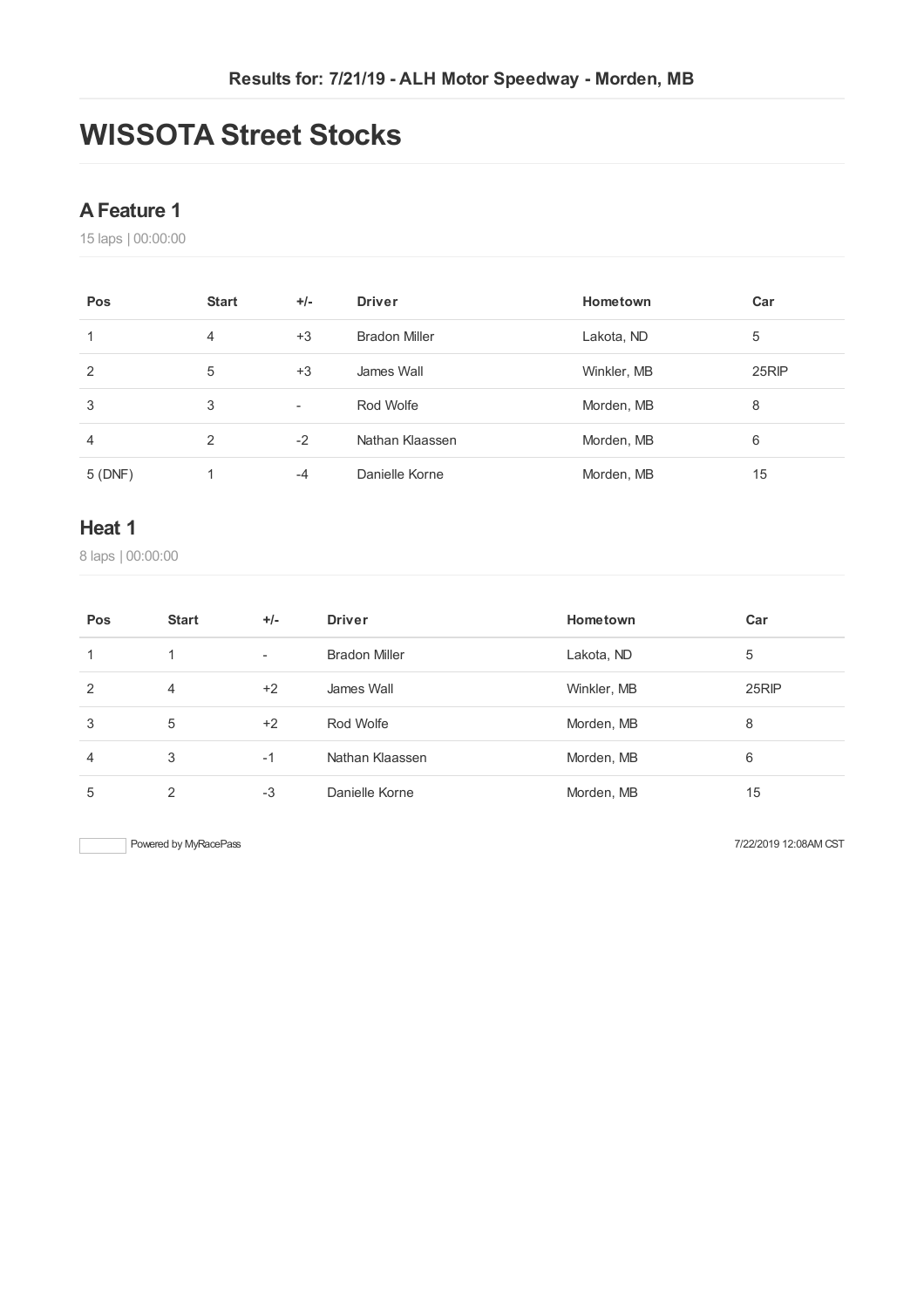# **WISSOTA Modifieds**

#### **AFeature 1**

laps | 00:00:00

| Pos            | <b>Start</b>   | $+/-$                    | <b>Driver</b>          | Hometown          | Car        |
|----------------|----------------|--------------------------|------------------------|-------------------|------------|
| 1              | 5              | $+4$                     | Ward Imrie             | Winnipeg, MB      | <b>10W</b> |
| 2              | $\overline{4}$ | $+2$                     | <b>Shawn Teunis</b>    | West St. Paul, MB | 39         |
| 3              | 3              | $\overline{\phantom{a}}$ | <b>Scott Greer</b>     | Winnipeg, MB      | 5G         |
| $\overline{4}$ | 6              | $+2$                     | <b>Ryan Cousins</b>    | Morden, MB        | 36         |
| 5              | 1              | $-4$                     | Jeff Pritchard         | Carman, MB        | 1          |
| 6              | 2              | $-4$                     | <b>Tony Caissie</b>    | Winnipeg, MB      | 12         |
| 7              | $\overline{7}$ | $\overline{\phantom{a}}$ | Chad Allen             | Morden, MB        | 22         |
| 8              | 9              | $+1$                     | Murray Temple          | Hartney, MB       | 33         |
| 9              | 8              | $-1$                     | <b>Brittany Berard</b> | West St. Paul, MB | 33B        |

#### **Heat 1**

laps | 00:00:00

| Pos            | <b>Start</b>   | $+/-$                    | <b>Driver</b>          | Hometown          | Car |
|----------------|----------------|--------------------------|------------------------|-------------------|-----|
| 1              | 1              | $\overline{\phantom{a}}$ | <b>Scott Greer</b>     | Winnipeg, MB      | 5G  |
| 2              | $\overline{2}$ | $\overline{\phantom{a}}$ | <b>Shawn Teunis</b>    | West St. Paul, MB | 39  |
| 3              | $\overline{4}$ | $+1$                     | <b>Tony Caissie</b>    | Winnipeg, MB      | 12  |
| $\overline{4}$ | 5              | $+1$                     | Ward Imrie             | Winnipeg, MB      | 10W |
| 5              | 3              | $-2$                     | Jeff Pritchard         | Carman, MB        | 1   |
| 6              | 6              | ۰                        | <b>Ryan Cousins</b>    | Morden, MB        | 36  |
| $\overline{7}$ | 8              | $+1$                     | Chad Allen             | Morden, MB        | 22  |
| 8              | 9              | $+1$                     | <b>Brittany Berard</b> | West St. Paul, MB | 33B |
| 9(DNF)         | 7              | $-2$                     | Murray Temple          | Hartney, MB       | 33  |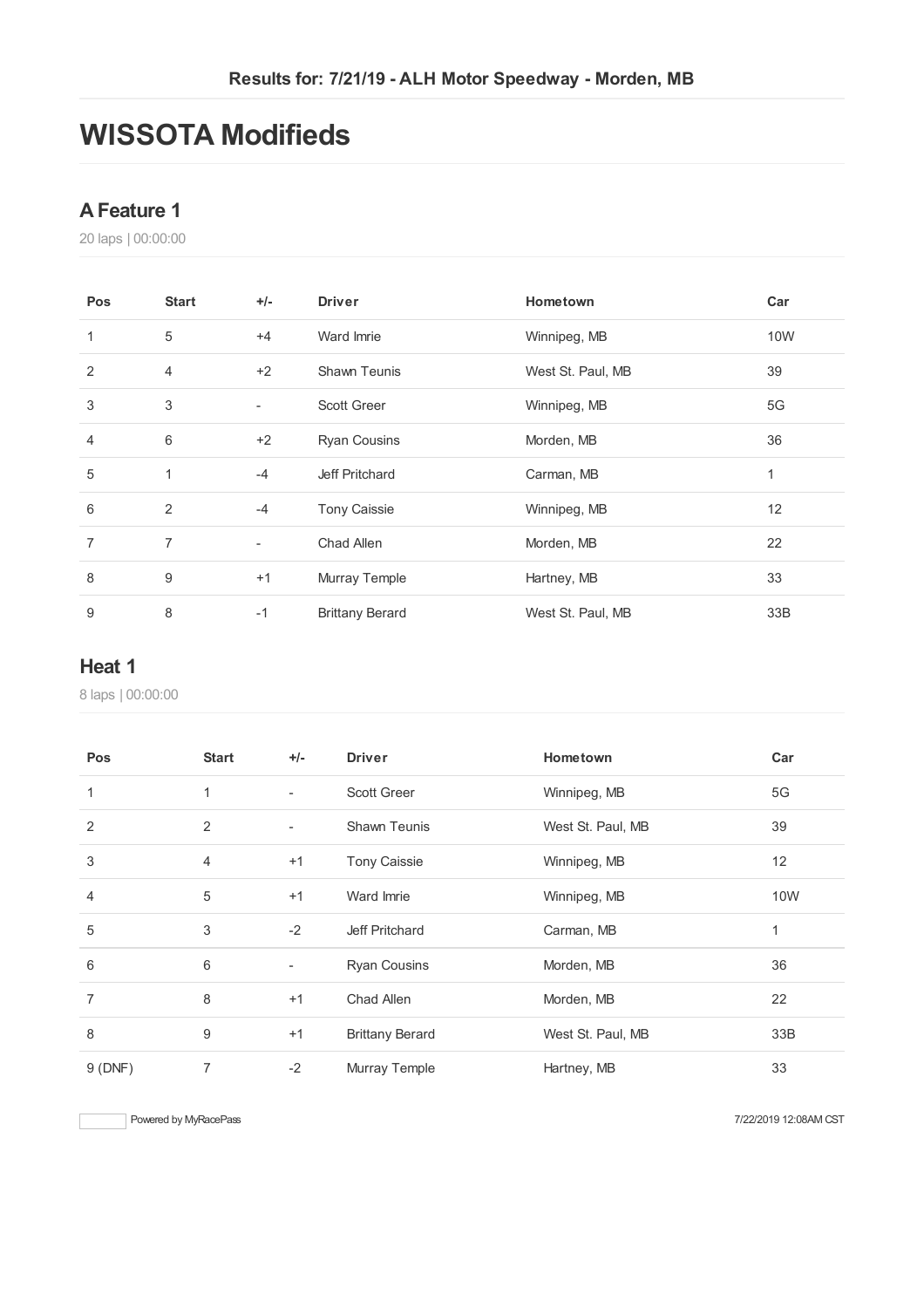## **Pure Stocks**

#### **AFeature 1**

laps | 00:00:00

| Pos            | <b>Start</b>   | $+/-$ | <b>Driver</b>          | Hometown          | Car            |
|----------------|----------------|-------|------------------------|-------------------|----------------|
| $\mathbf{1}$   | 8              | $+7$  | Pat Smith              | Boissevain, MB    | 16             |
| $\overline{2}$ | 9              | $+7$  | Kevin Smith            | Boissevain, MB    | 222K           |
| 3              | 7              | $+4$  | <b>Jeff Gillies</b>    | Killarney, MB     | 7G             |
| 4              | 5              | $+1$  | <b>Brian Bellew</b>    | Killarney, MB     | 30K            |
| 5              | 4              | $-1$  | Al Unger               | Morden, MB        | 95             |
| 6              | 13             | $+7$  | Dean Miljure           | Winnipeg, Man, MB | 71             |
| $\overline{7}$ | 3              | $-4$  | Tyler Fehr             | Winkler, MB       | 5F             |
| 8              | $\mathbf{1}$   | $-7$  | <b>Dennis Peters</b>   | Thornhill, MB     | 29             |
| 9              | 10             | $+1$  | Jimmy Klassen          | Morden, MB        | $\overline{7}$ |
| $10$           | 14             | $+4$  | Shayne Hildebrand      | Morden, MB        | 38             |
| 11             | 15             | $+4$  | Jamie Tates            | Winnipeg, MB      | 15             |
| 12             | 11             | $-1$  | <b>Bryson Cuvelier</b> | Killarney, MB     | 66C            |
| 13             | 6              | $-7$  | Michael Copp           | Dugald, MB        | 46C            |
| 14 (DNF)       | $\overline{2}$ | $-12$ | Marv Klaassen          | Morden, MB        | 445            |
| 15 (DNF)       | 12             | $-3$  | Tommy Fehr             | Winkler, MB       | 21F            |

#### **Heat 1**

laps | 00:00:00

| Pos | <b>Start</b>   | $+/-$ | <b>Driver</b>       | Hometown          | Car |
|-----|----------------|-------|---------------------|-------------------|-----|
| 1   | $\overline{4}$ | $+3$  | Michael Copp        | Dugald, MB        | 46C |
| 2   | 5              | $+3$  | <b>Brian Bellew</b> | Killarney, MB     | 30K |
| 3   | 1              | $-2$  | Dennis Peters       | Thornhill, MB     | 29  |
| 4   | 2              | $-2$  | Jimmy Klassen       | Morden, MB        |     |
| 5   | 3              | $-2$  | Dean Miljure        | Winnipeg, Man, MB | 71  |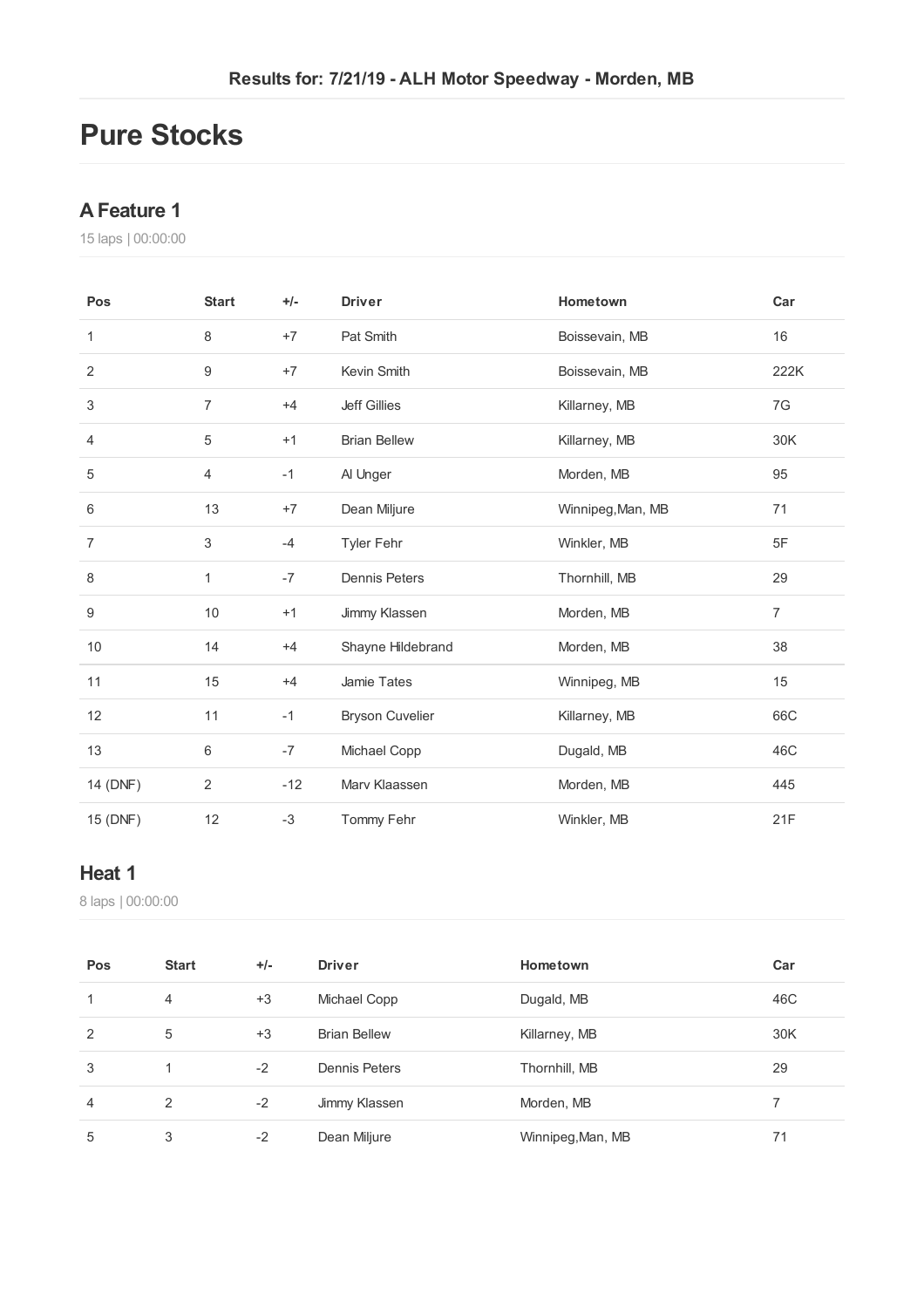## **Heat 2**

laps | 00:00:00

| Pos | <b>Start</b> | $+/-$                    | <b>Driver</b>          | Hometown       | Car  |
|-----|--------------|--------------------------|------------------------|----------------|------|
|     | 2            | $+1$                     | Jeff Gillies           | Killarney, MB  | 7G   |
| 2   | 5            | $+3$                     | Kevin Smith            | Boissevain, MB | 222K |
| 3   | 3            | $\overline{\phantom{a}}$ | Mary Klaassen          | Morden, MB     | 445  |
| 4   | 4            | Ξ.                       | <b>Bryson Cuvelier</b> | Killarney, MB  | 66C  |
| 5   |              | $-4$                     | Shayne Hildebrand      | Morden, MB     | 38   |

### **Heat 3**

laps | 00:00:00

| Pos | <b>Start</b>   | $+/-$                    | <b>Driver</b> | Hometown       | Car |
|-----|----------------|--------------------------|---------------|----------------|-----|
|     |                | $\overline{\phantom{a}}$ | Pat Smith     | Boissevain, MB | 16  |
| 2   | $\overline{2}$ | ٠                        | Al Unger      | Morden, MB     | 95  |
| 3   | 3              | ٠                        | Tyler Fehr    | Winkler, MB    | 5F  |
| 4   | 4              | $\overline{\phantom{a}}$ | Tommy Fehr    | Winkler, MB    | 21F |
| 5   | 5              | ۰                        | Jamie Tates   | Winnipeg, MB   | 15  |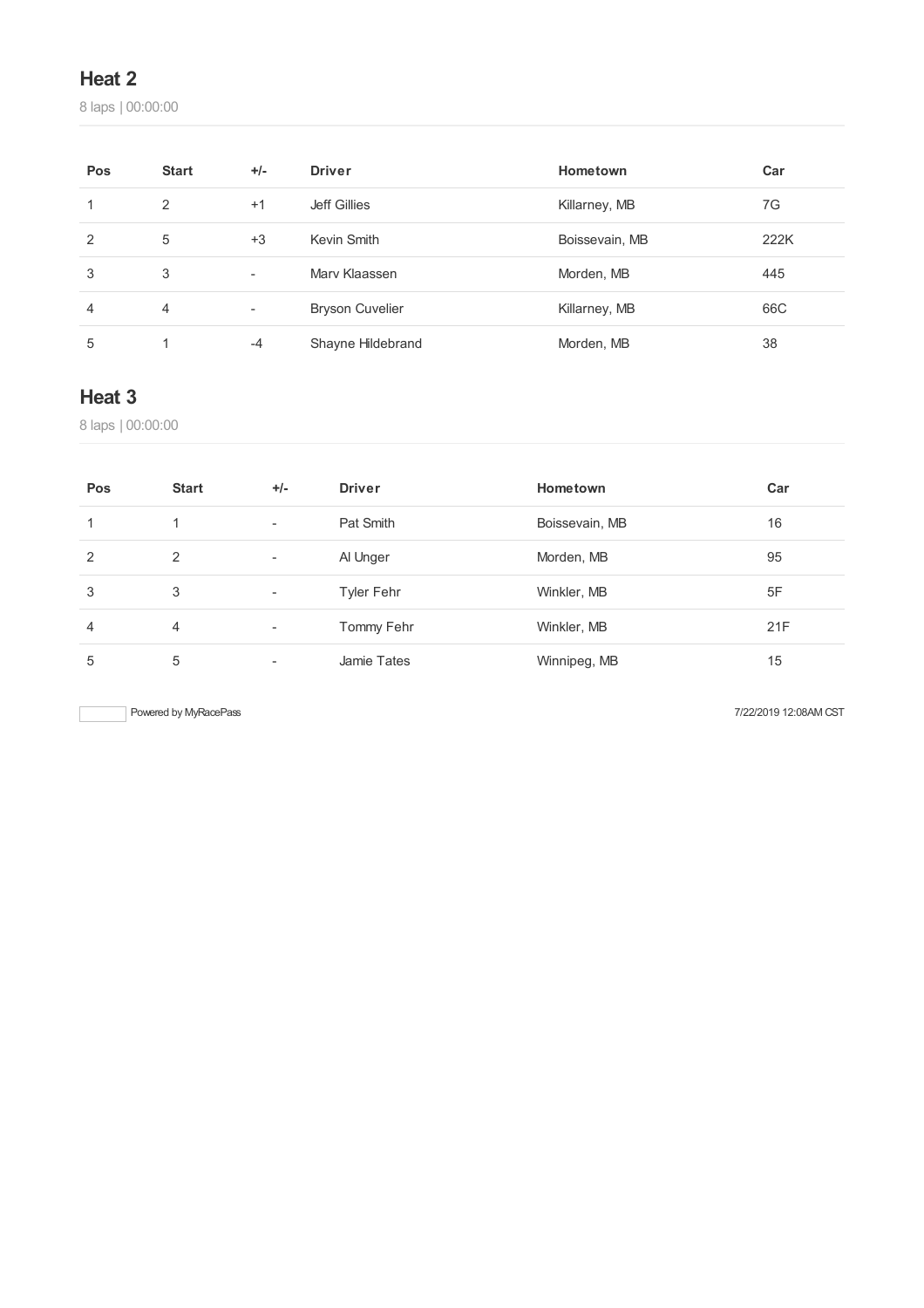# **WISSOTA Midwest Modifieds**

#### **AFeature 1**

laps | 00:00:00

| Pos              | <b>Start</b>   | $+/-$                    | <b>Driver</b>           | Hometown        | Car |
|------------------|----------------|--------------------------|-------------------------|-----------------|-----|
| 1                | $\overline{7}$ | $+6$                     | <b>Austin Hunter</b>    | Winnipeg, MB    | 44  |
| 2                | 8              | $+6$                     | <b>Grant Hall</b>       | Brandon, MB     | 4H  |
| 3                | $\sqrt{2}$     | $-1$                     | Gary Unrau              | Roland, MB      | 18  |
| 4                | 1              | $-3$                     | Derek Unrau             | Roland, MB      | 59  |
| $\,$ 5 $\,$      | 11             | $+6$                     | <b>Bailey Cousins</b>   | Morden, MB      | 7B  |
| 6                | 3              | $-3$                     | <b>Austin Overwater</b> | Winnipeg, MB    | 33A |
| $\overline{7}$   | 14             | $+7$                     | <b>Brandon Rehill</b>   | St. Andrews, MB | 4B  |
| 8                | 12             | $+4$                     | <b>Brandon Wieler</b>   | Winkler, MB     | 99W |
| $\boldsymbol{9}$ | 9              | ÷,                       | Victoria Stutsky        | St. Andrews, MB | 24  |
| 10               | $\overline{4}$ | $-6$                     | Murray Kozie            | Headingley, MB  | 55  |
| 11               | 13             | $+2$                     | <b>Tyler Doell</b>      | Carman, MB      | 8   |
| 12               | 10             | $-2$                     | <b>Ted Doell</b>        | Carman, MB      | 95  |
| 13               | $6\,$          | $-7$                     | Brenden Luschinski      | Headingley, MB  | 16  |
| 14 (DNF)         | 15             | $+1$                     | Cody Wall               | Coulee, MB      | 25  |
| 15 (DNF)         | 5              | $-10$                    | Randy Thompson          | Lakota, ND      | 16T |
| 16 (DNF)         | 16             | $\overline{\phantom{0}}$ | <b>Brody Pritchard</b>  | Carman, MB      | 17  |

#### **Heat 1**

laps | 00:00:00

| Pos            | <b>Start</b>   | $+/-$ | <b>Driver</b>          | Hometown        | Car |
|----------------|----------------|-------|------------------------|-----------------|-----|
| 1              | 2              | $+1$  | Randy Thompson         | Lakota, ND      | 16T |
| 2              | $\overline{4}$ | $+2$  | <b>Austin Hunter</b>   | Winnipeg, MB    | 44  |
| 3              | 6              | $+3$  | <b>Grant Hall</b>      | Brandon, MB     | 4H  |
| $\overline{4}$ | 5              | $+1$  | <b>Ted Doell</b>       | Carman, MB      | 95  |
| 5(DNF)         | 3              | $-2$  | <b>Brandon Rehill</b>  | St. Andrews, MB | 4B  |
| 6(DNF)         | 1              | $-5$  | <b>Brody Pritchard</b> | Carman, MB      | 17  |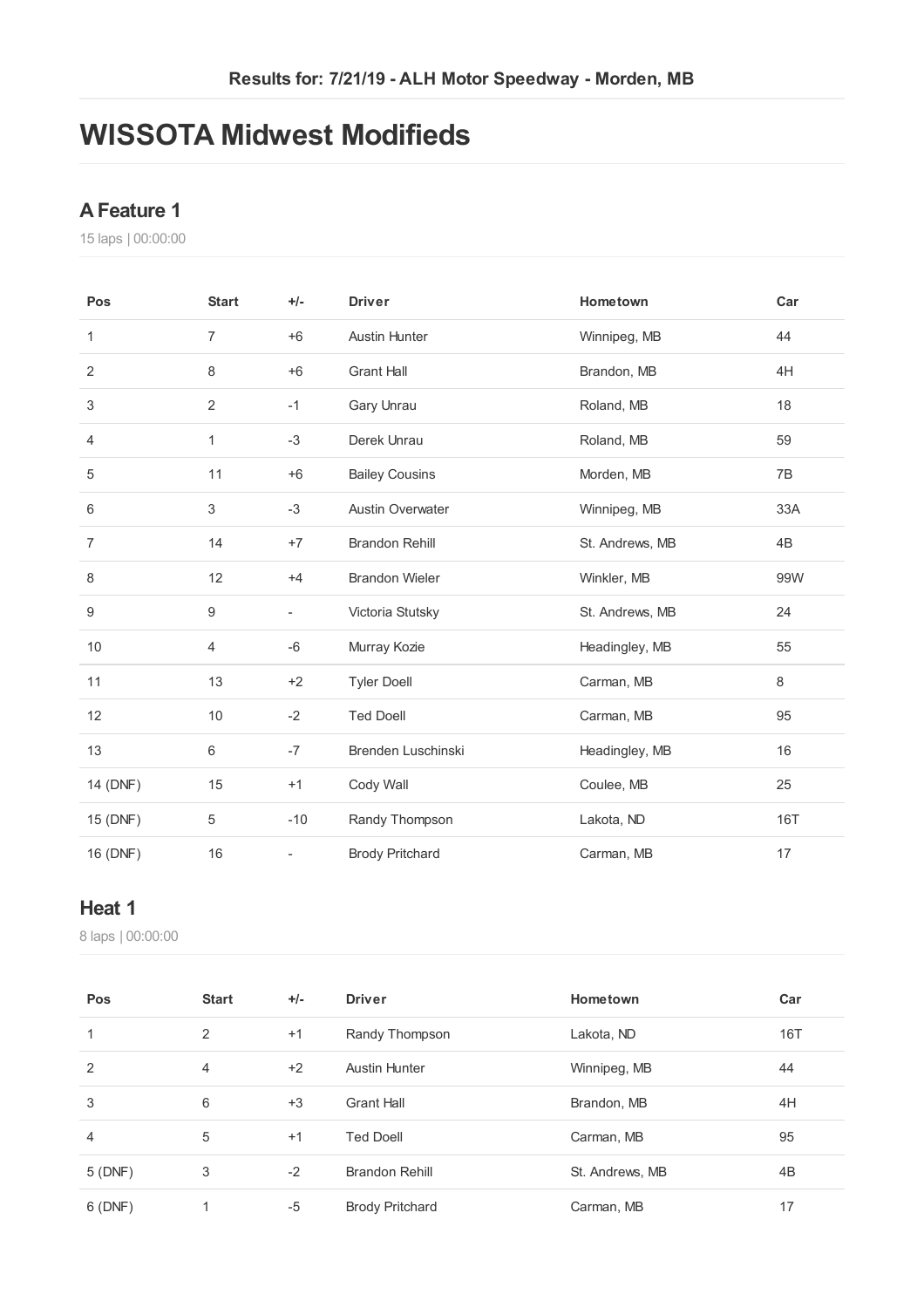### **Heat 2**

laps | 00:00:00

| Pos           | <b>Start</b> | $+/-$                    | <b>Driver</b>           | Hometown        | Car |
|---------------|--------------|--------------------------|-------------------------|-----------------|-----|
|               | 1            | $\overline{\phantom{a}}$ | Murray Kozie            | Headingley, MB  | 55  |
| $\mathcal{P}$ | 3            | $+1$                     | Victoria Stutsky        | St. Andrews, MB | 24  |
| 3             | 4            | $+1$                     | <b>Austin Overwater</b> | Winnipeg, MB    | 33A |
| 4             | 5            | $+1$                     | <b>Bailey Cousins</b>   | Morden, MB      | 7B  |
| 5             | 2            | $-3$                     | <b>Tyler Doell</b>      | Carman, MB      | 8   |

### **Heat 3**

laps | 00:00:00

| Pos           | <b>Start</b> | $+/-$ | <b>Driver</b>         | Hometown       | Car |
|---------------|--------------|-------|-----------------------|----------------|-----|
|               | 3            | $+2$  | Gary Unrau            | Roland, MB     | 18  |
| $\mathcal{P}$ |              | $-1$  | Derek Unrau           | Roland, MB     | 59  |
| 3             | 2            | $-1$  | Brenden Luschinski    | Headingley, MB | 16  |
| 4             | 5            | $+1$  | <b>Brandon Wieler</b> | Winkler, MB    | 99W |
| 5(DNF)        | 4            | $-1$  | Cody Wall             | Coulee, MB     | 25  |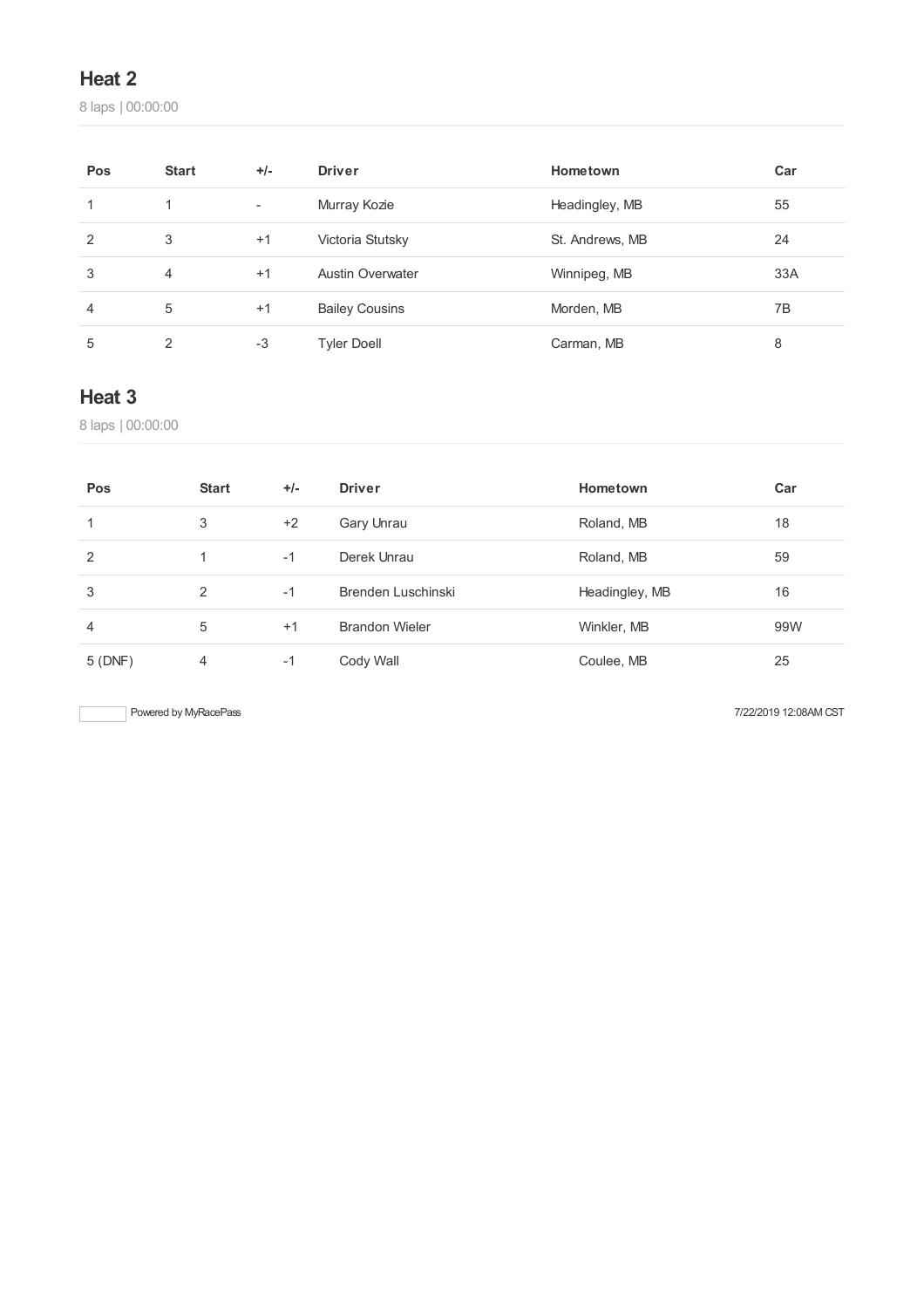# **Cylinder**

#### **AFeature 1**

laps | 00:00:00

| Pos    | <b>Start</b> | $+/-$ | <b>Driver</b>   | Hometown      | Car            |
|--------|--------------|-------|-----------------|---------------|----------------|
|        | 4            | $+3$  | Ryan Roeland    | Winnipeg, MB  | 27             |
| 2      | 5            | $+3$  | Alex Mira       | Winnipeg, MB  | C <sub>4</sub> |
| 3      | 2            | $-1$  | Cassandra Worms | Morden, MB    | 29X            |
| 4      | 7            | $+3$  | Anita Bellew    | Killarney, MB | 30A            |
| 5      | 6            | $+1$  | Joanne Scott    | Winnipeg, MB  | 71             |
| 6(DNF) | 3            | $-3$  | Nolan Hamm      | Winkler, MB   | 16             |
| 7(DNF) | 1            | $-6$  | Morghann Gable  | Mylo, ND      | 26             |

### **Heat 1**

laps | 00:00:00

| Pos     | <b>Start</b>   | $+/-$                    | <b>Driver</b>   | Hometown      | Car            |
|---------|----------------|--------------------------|-----------------|---------------|----------------|
|         | 1              | $\overline{\phantom{a}}$ | Ryan Roeland    | Winnipeg, MB  | 27             |
| 2       | 5              | $+3$                     | Nolan Hamm      | Winkler, MB   | 16             |
| 3       | $\overline{4}$ | $+1$                     | Morghann Gable  | Mylo, ND      | 26             |
| 4       | 6              | $+2$                     | Alex Mira       | Winnipeg, MB  | C <sub>4</sub> |
| 5       | 3              | $-2$                     | Cassandra Worms | Morden, MB    | 29X            |
| 6       | 7              | $+1$                     | Joanne Scott    | Winnipeg, MB  | 71             |
| 7 (DNF) | 2              | $-5$                     | Anita Bellew    | Killarney, MB | 30A            |